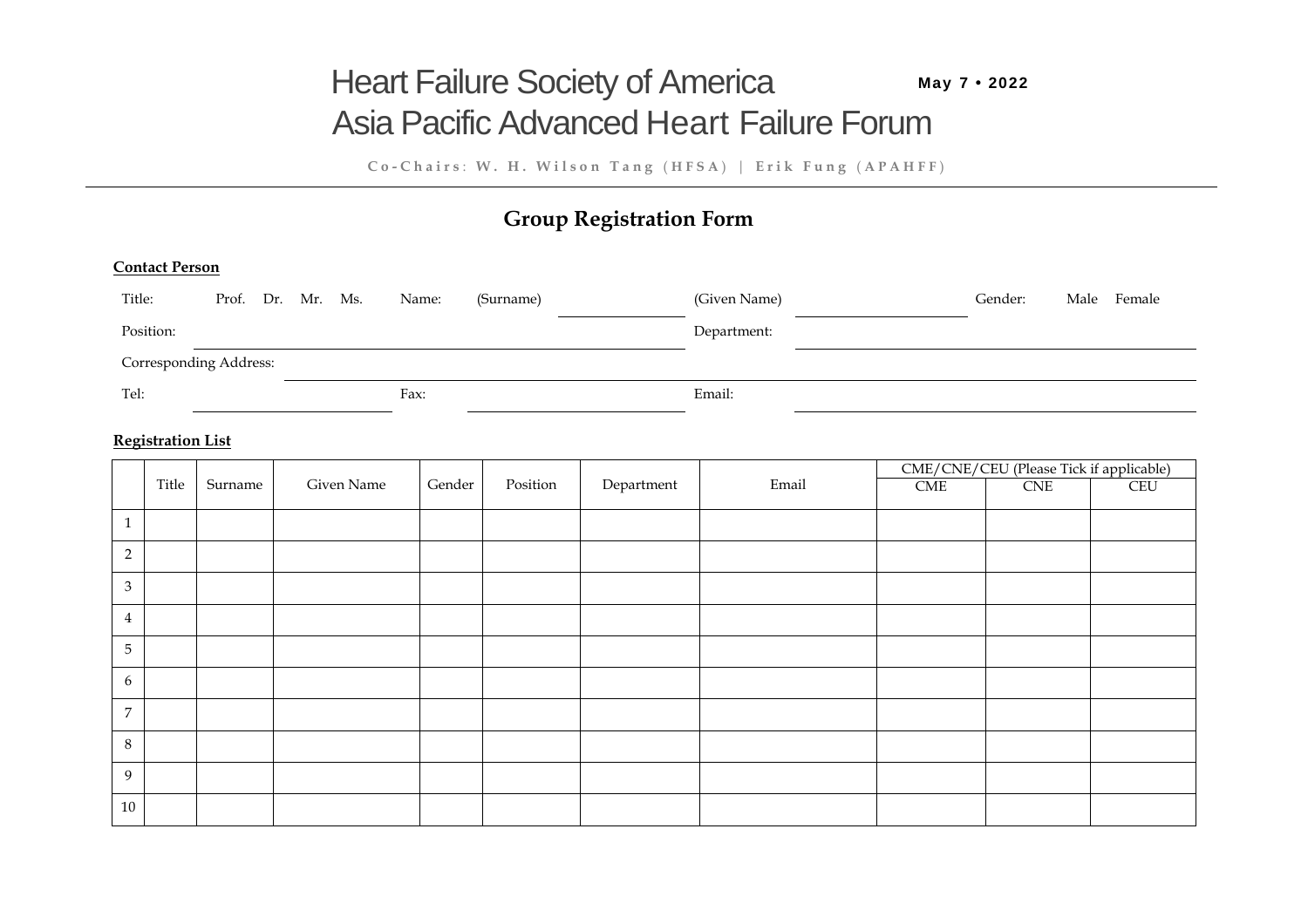| $\sim$<br>. .<br>$\cdot$ $\sim$ $\sim$<br>sumber: |  |  |
|---------------------------------------------------|--|--|
|                                                   |  |  |

# **Pricing Rate**

Due to uncertain COVID situation, if in-person attendance is impossible, the price difference between in-person and virtual will be refunded.

| Category                                                     | Rate                         |  |  |
|--------------------------------------------------------------|------------------------------|--|--|
| International attendees - In-person                          | USD\$99*                     |  |  |
| International attendees - Virtual                            | USD\$30*                     |  |  |
| Hong Kong, Macau and Mainland China<br>Residents - In-person | HK\$700*/MOP\$730*/CNY\$570* |  |  |
| Hong Kong, Macau and Mainland China<br>Residents - Virtual   | HK\$200*/MOP\$210*/CNY\$160* |  |  |
| Student - In-person                                          | Free                         |  |  |
| Student - Virtual                                            | Free                         |  |  |

\*Final rate may vary according to the bank's rate.

#### **Payment**

I enclose a cheque / bankdraft (cheque / bankdraft no. \_\_\_\_\_\_\_\_\_\_\_\_\_\_\_\_\_\_\_\_\_\_\_\_\_ ) of HKD \_\_\_\_\_\_\_\_\_\_\_\_\_\_ payable to "**The Chinese University of Hong Kong**".

 $\square$  Please debit my credit card (USD/HKD/CNY/MOP):  $\square$  Visa  $\square$  Master

| Name of Cardholder: | Card No.:           |
|---------------------|---------------------|
| Amount (HKD):       | <b>Expiry Date:</b> |
| Date:               | Signature:          |

# **Important Notes on Registration**

1. Please complete the form and return with appropriate fee by post to: HFSA-APAHFF Secretariat

Department of Medicine & Therapeutics, The Chinese University of Hong Kong Rm 508, Li Ka Shing Medical Sciences Building, Prince of Wales Hospital, Shatin, N.T., Hong Kong

Or by email to: Email: APAHFF@cuhk.edu.hk